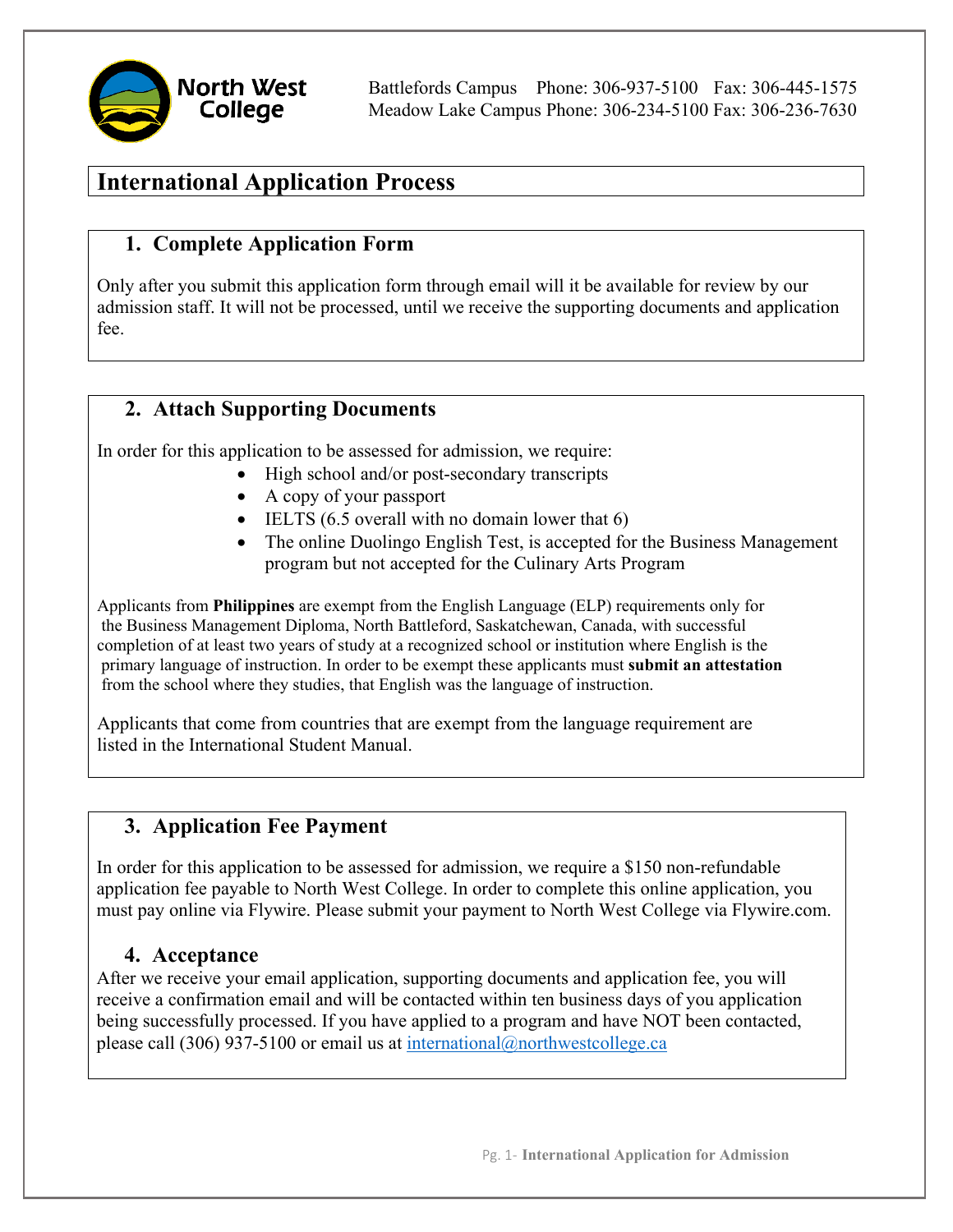

**International Application for Admission**

| First name                                                                                                                                                                                                                                                                                                                                             |  |  |
|--------------------------------------------------------------------------------------------------------------------------------------------------------------------------------------------------------------------------------------------------------------------------------------------------------------------------------------------------------|--|--|
| Middle name (optional)                                                                                                                                                                                                                                                                                                                                 |  |  |
| Last name                                                                                                                                                                                                                                                                                                                                              |  |  |
| Your email address                                                                                                                                                                                                                                                                                                                                     |  |  |
| Country of Citizenship                                                                                                                                                                                                                                                                                                                                 |  |  |
| If you have taken language training, do you have your assessment results stating your current language<br>level?<br>Attestation<br>Yes<br>Exempt                                                                                                                                                                                                       |  |  |
| * Please note an overall minimum IELTS score of 6.5 with no domain less than 6.0. is requirement for<br>all international programs. * All documents must be translated into English to be accepted.<br>Exceptions are applicants that come from a country that is exempt or that are allowed to provide an<br>attestation to meet the ELP requirement. |  |  |
| What is your first language?                                                                                                                                                                                                                                                                                                                           |  |  |
| Date of birth (DD-MMM-YYYY)                                                                                                                                                                                                                                                                                                                            |  |  |
| Prefer not to disclose<br>Female<br>Male<br>Other<br>Gender                                                                                                                                                                                                                                                                                            |  |  |
| <b>Contact Information</b>                                                                                                                                                                                                                                                                                                                             |  |  |
| Permanent address                                                                                                                                                                                                                                                                                                                                      |  |  |
| City / Town                                                                                                                                                                                                                                                                                                                                            |  |  |
| Province / State                                                                                                                                                                                                                                                                                                                                       |  |  |
| Country                                                                                                                                                                                                                                                                                                                                                |  |  |
| Postal Code                                                                                                                                                                                                                                                                                                                                            |  |  |
| Primary phone number                                                                                                                                                                                                                                                                                                                                   |  |  |
| Cell/alternate phone number (optional)                                                                                                                                                                                                                                                                                                                 |  |  |
| <b>Emergency Contact Information</b>                                                                                                                                                                                                                                                                                                                   |  |  |
| Emergency contact name                                                                                                                                                                                                                                                                                                                                 |  |  |
| Emergency contact relationship                                                                                                                                                                                                                                                                                                                         |  |  |
| Emergency contact phone number                                                                                                                                                                                                                                                                                                                         |  |  |

Emergency contact email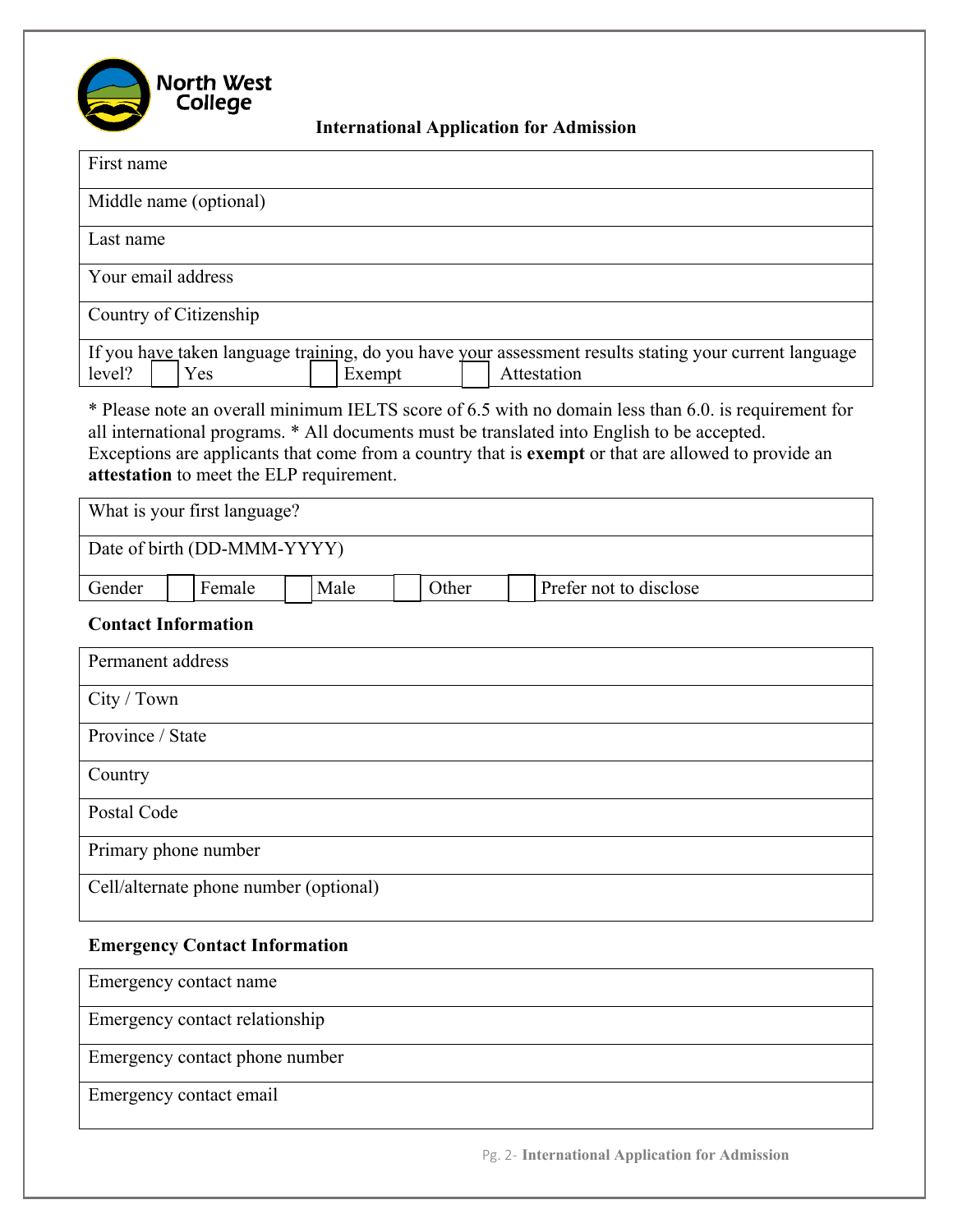| <b>North West</b><br>College                                                                 |      |  |
|----------------------------------------------------------------------------------------------|------|--|
| <b>Previous Education</b>                                                                    |      |  |
| High School<br>ABE <sub>1</sub><br>GED  <br>Post-Secondary                                   |      |  |
| Name of School                                                                               |      |  |
| Highest grade completed/Diploma                                                              | Year |  |
|                                                                                              |      |  |
| Name of School                                                                               |      |  |
| Highest grade completed/Diploma                                                              | Year |  |
| <b>Planned Program of Study</b>                                                              |      |  |
| Program Name                                                                                 |      |  |
| Location of Program                                                                          |      |  |
| Full-time/Part-time student                                                                  |      |  |
| Year in which you will attend your program                                                   |      |  |
| <b>Other Information</b>                                                                     |      |  |
| Indicate the agent that you are working with (indicate "none" if not working with an agent): |      |  |

What is the email address of the agent you have been working with? (optional)

#### **Consent to Release Information**

I understand that by indicating the name and email address of the agent above and signing this form, information may be released to the agent.

(Note: this agent will be cc'ed on all communications).

#### **PERSONS WITH DISABILITIES**

If you are a person with a permanent disability, please check the box below. This allows you to access reasonable accommodations to assist with your studies.

I have a permanent disability

\*Note – Please book an appointment with NWC – Education Resource Services (ERS) to discuss documentation of your disability; accommodations for your studies will be addressed at this appointment.

Pg. 3- **International Application for Admission**